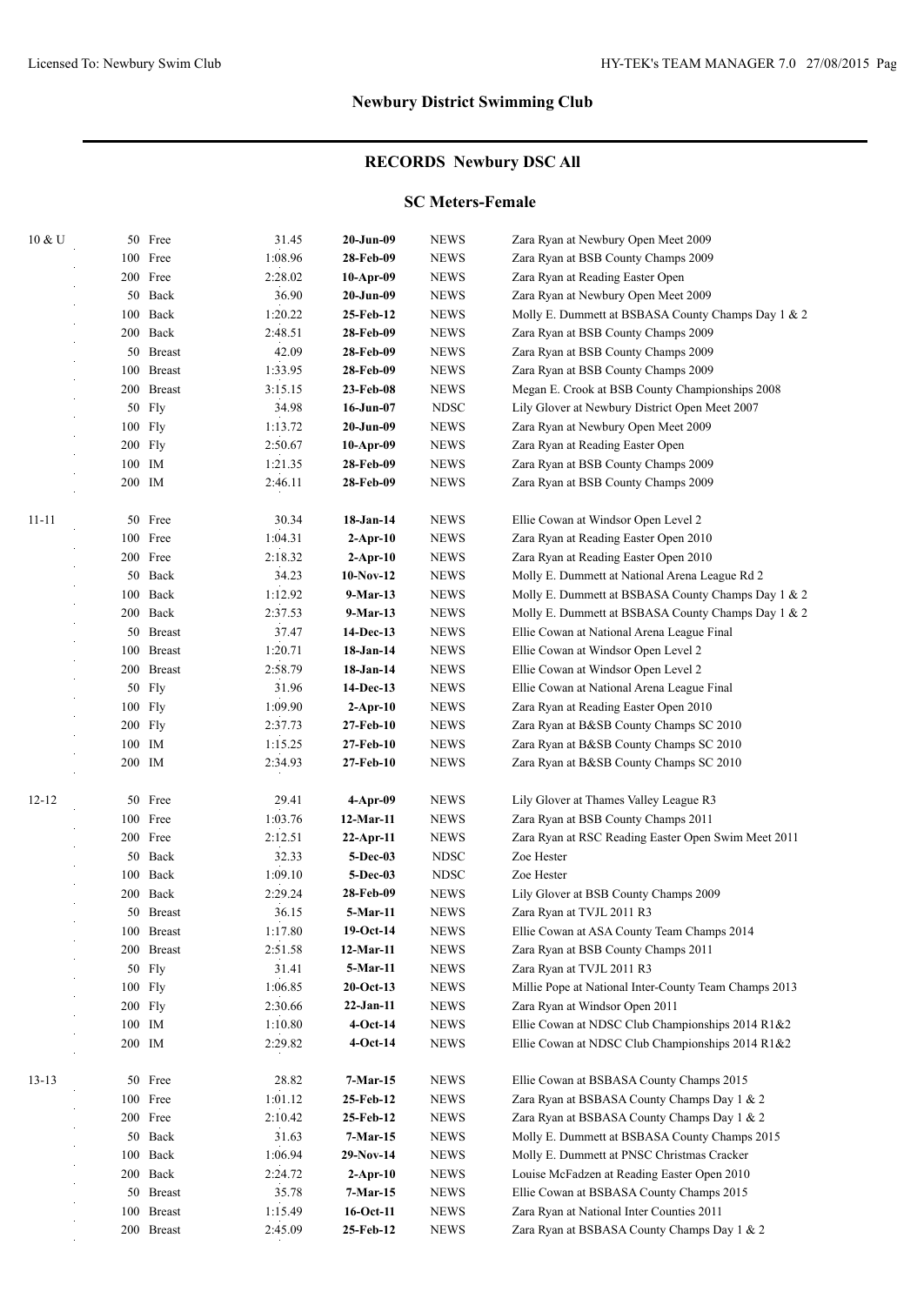| $13 - 13$ |     | 50 Fly     | 30.01    | 25-Feb-12    | <b>NEWS</b>           | Zara Ryan at BSBASA County Champs Day 1 & 2               |
|-----------|-----|------------|----------|--------------|-----------------------|-----------------------------------------------------------|
|           |     | 100 Fly    | 1:05.75  | $21-Jan-12$  | <b>NEWS</b>           | Zara Ryan at Windsor Open 2012                            |
|           |     | 200 Fly    | 2:21.37  | 25-Feb-12    | <b>NEWS</b>           | Zara Ryan at BSBASA County Champs Day 1 & 2               |
|           |     | 100 IM     | 1:08.54  | $7-Mar-15$   | <b>NEWS</b>           | Ellie Cowan at BSBASA County Champs 2015                  |
|           |     | 200 IM     | 2:25.76  | 25-Feb-12    | <b>NEWS</b>           | Zara Ryan at BSBASA County Champs Day 1 & 2               |
| $14 - 14$ |     | 50 Free    | 28.55    | 28-Jun-15    | <b>NEWS</b>           | Molly E. Dummett at NDSC Novice and Sprints Gala 2015     |
|           |     | 100 Free   | 1:00.70  | $24-Nov-01$  | <b>NDSC</b>           | Emma Harris                                               |
|           |     | 200 Free   | 2:10.63  | $9-Mar-13$   | <b>NEWS</b>           | Zara Ryan at BSBASA County Champs Day 1 & 2               |
|           |     | 50 Back    | 31.42    | $7-Jul-13$   | <b>NEWS</b>           | Lizzy Shore at NDSC Novice and Sprints Gala 2013          |
|           |     | 100 Back   | 1:06.18  | 22-Apr-11    | <b>NEWS</b>           | Louise McFadzen at RSC Reading Easter Open Swim Meet 2011 |
|           |     | 200 Back   | 2:22.17  | 22-Apr-11    | <b>NEWS</b>           | Louise McFadzen at RSC Reading Easter Open Swim Meet 2011 |
|           |     | 50 Breast  | 35.90    | 23-Mar-13    | <b>NEWS</b>           | Zara Ryan at BSBASA County Champs Day 4                   |
|           |     | 100 Breast | 1:14.28  | $21-Oct-12$  | <b>NEWS</b>           | Zara Ryan at National InterCounties                       |
|           |     | 200 Breast | 2:47.76  | 30-Sep-12    | <b>NEWS</b>           | Zara Ryan at NDSC Club Championships 2012 Session 1       |
|           |     | 50 Fly     | 29.80    | $8-Jul-12$   | <b>NEWS</b>           | Zara Ryan at NDSC Novice and Sprints Gala                 |
|           |     | 100 Fly    | 1:04.22  | $21-Oct-12$  | <b>NEWS</b>           | Zara Ryan at National InterCounties                       |
|           |     | 100 IM     | 1:08.71  | 23-Mar-13    | <b>NEWS</b>           | Zara Ryan at BSBASA County Champs Day 4                   |
|           |     | 200 IM     | 2:26.99  | $9-Mar-13$   | <b>NEWS</b>           | Zara Ryan at BSBASA County Champs Day 1 & 2               |
| $15 - 15$ |     | 50 Free    | 28.87    | 22-Mar-14    | <b>NEWS</b>           | Zara Ryan at BSBASA County Championships 20               |
|           |     | 100 Free   | 1:00.00  | $1-Aug-02$   | <b>NDSC</b>           | Emma Harris                                               |
|           |     | 200 Free   | 2:11.61  | 22-Mar-14    | <b>NEWS</b>           | Zara Ryan at BSBASA County Championships 20               |
|           |     | 50 Back    | 31.04    | 22-Mar-14    | <b>NEWS</b>           | Lizzy Shore at BSBASA County Championships 20             |
|           |     | 100 Back   | 1:05.25  | $21-Oct-12$  | <b>NEWS</b>           | Louise McFadzen at National InterCounties                 |
|           |     | 200 Back   | 2:21.70  | $21-Jan-12$  | <b>NEWS</b>           | Louise McFadzen at Windsor Open 2012                      |
|           |     | 50 Breast  | 35.66    | 22-Mar-14    | <b>NEWS</b>           | Zara Ryan at BSBASA County Championships 20               |
|           |     | 100 Breast | 1:14.01  | $20$ -Oct-13 | <b>NEWS</b>           | Zara Ryan at National Inter-County Team Champs 2013       |
|           |     | 200 Breast | 2:41.83  | 18-Jan-14    | <b>NEWS</b>           | Zara Ryan at Windsor Open Level 2                         |
|           |     | 50 Fly     | 29.53    | 22-Mar-14    | <b>NEWS</b>           | Zara Ryan at BSBASA County Championships 20               |
|           |     | 100 Fly    | 1:04.41  | 22-Mar-14    | <b>NEWS</b>           | Zara Ryan at BSBASA County Championships 20               |
|           |     | 200 Fly    | 2:20.17  | 22-Mar-14    | <b>NEWS</b>           | Zara Ryan at BSBASA County Championships 20               |
|           |     | 100 IM     | 1:07.22  | $12-Oct-13$  | <b>NEWS</b>           | Zara Ryan at National Arena League                        |
|           |     | 200 IM     | 2:25.54  | $5-Oct-13$   | <b>NEWS</b>           | Zara Ryan at NDSC Club Championships 2013                 |
| 16 & 0    | 50  | Free       | 28.12    | 14-Apr-06    | <b>NEWS</b>           | Emma Harris<br>at Reading Easter Open 2006                |
|           |     | 100 Free   | 58.92    | $1-Aug-03$   | <b>NDSC</b>           | Emma Harris                                               |
|           |     | 200 Free   | 2:04.66  | 25-Feb-06    | <b>NEWS</b>           | Emma Harris at Berkshire South Bucks County Championships |
|           |     | 50 Back    | 31.24    | $11-Oct-14$  | <b>NEWS</b>           | Lizzy Shore at National Arena League Rd 1                 |
|           | 100 | Back       | 1:06.97  | $11-Oct-14$  | <b>NEWS</b>           | Lizzy Shore at National Arena League Rd 1                 |
|           |     | 200 Back   | 2:22.23  | $9-Mar-13$   | <b>NEWS</b>           | Louise McFadzen at BSBASA County Champs Day 1 & 2         |
|           |     | 50 Breast  | 36.05    | $7-Mar-15$   | <b>NEWS</b>           | Zara Ryan at BSBASA County Champs 2015                    |
|           |     | 100 Breast | 1:14.29  | $19-Oct-14$  | <b>NEWS</b>           | Zara Ryan at ASA County Team Champs 2014                  |
|           |     | 200 Breast | 2:45.20  | $4-Oct-14$   | <b>NEWS</b>           | Zara Ryan at NDSC Club Championships 2014 R1&2            |
|           |     | 50 Fly     | 28.85    | 6-Dec-14     | <b>NEWS</b>           | Zara Ryan at South East Winter Champs                     |
|           |     | 100 Fly    | 1:02.44  | $6$ -Dec-14  | <b>NEWS</b>           | Zara Ryan at South East Winter Champs                     |
|           |     | 200 Fly    | 2:16.26  | 6-Dec-14     | <b>NEWS</b>           | Zara Ryan at South East Winter Champs                     |
|           |     | 100 IM     | 1:07.80  | $4-Oct-14$   | <b>NEWS</b>           | Zara Ryan at NDSC Club Championships 2014 R1&2            |
|           |     | 200 IM     | 2:21.50  | 7-Nov-14     | <b>NEWS</b>           | Zara Ryan at National Arena League Rd2 2014               |
| Open      |     | 50 Free    | 27.75    | 30-May-03    | <b>NDSC</b>           | Emma Harris                                               |
|           |     | 100 Free   | 58.92    | $1-Aug-03$   | <b>NDSC</b>           | Emma Harris                                               |
|           |     | 200 Free   | 2:04.66  | 25-Feb-06    | <b>NEWS</b>           | Emma Harris at Berkshire South Bucks County Championships |
|           |     | 400 Free   | 4:22.77  | 26-Feb-05    | <b>NEWS</b>           | Emma Harris at Berks South Bucks County Champs 05         |
|           |     | 800 Free   | 9:13.46  | 18-May-05    | $\operatorname{NDSC}$ | Emma Harris                                               |
|           |     | 1500 Free  | 18:51.33 | 14-Dec-08    | <b>NEWS</b>           | Jessica Francis at NDSC Club Championships 2008 R5        |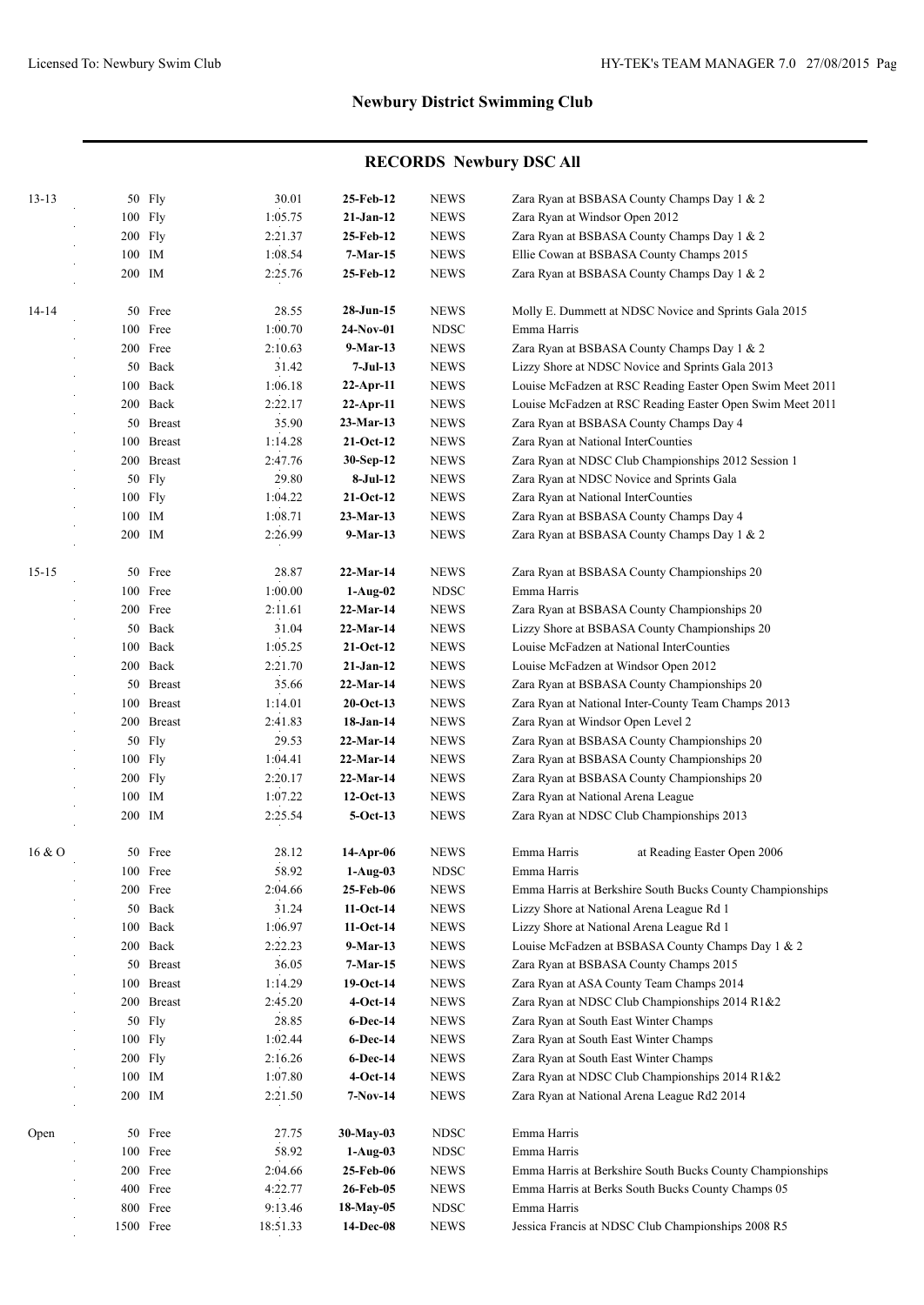| 31.04   |                                                                                      |                                                                                                                                   | Lizzy Shore at BSBASA County Championships 20                                                                                                                     |
|---------|--------------------------------------------------------------------------------------|-----------------------------------------------------------------------------------------------------------------------------------|-------------------------------------------------------------------------------------------------------------------------------------------------------------------|
|         |                                                                                      |                                                                                                                                   | Louise McFadzen at National InterCounties                                                                                                                         |
|         |                                                                                      |                                                                                                                                   | Louise McFadzen at Windsor Open 2012                                                                                                                              |
| 35.22   |                                                                                      | <b>NDSC</b>                                                                                                                       | <b>Vicky Hopkins</b>                                                                                                                                              |
|         |                                                                                      |                                                                                                                                   | Zara Ryan at National Inter-County Team Champs 2013                                                                                                               |
|         |                                                                                      |                                                                                                                                   | Zara Ryan at Windsor Open Level 2                                                                                                                                 |
| 28.85   | $6$ -Dec-14                                                                          |                                                                                                                                   | Zara Ryan at South East Winter Champs                                                                                                                             |
| 1:02.44 | $6$ -Dec-14                                                                          |                                                                                                                                   | Zara Ryan at South East Winter Champs                                                                                                                             |
|         | $6$ -Dec-14                                                                          |                                                                                                                                   | Zara Ryan at South East Winter Champs                                                                                                                             |
|         |                                                                                      |                                                                                                                                   | Zara Ryan at National Arena League                                                                                                                                |
|         |                                                                                      |                                                                                                                                   | Zara Ryan at National Arena League Rd2 2014                                                                                                                       |
|         |                                                                                      |                                                                                                                                   | Zara Ryan at BSBASA County Champs Day 1 & 2                                                                                                                       |
|         | 1:05.25<br>2:21.70<br>1:14.01<br>2:41.83<br>2:16.26<br>1:07.22<br>2:21.50<br>5:01.31 | $8-Mar-14$<br>$21-Oct-12$<br>$21-Jan-12$<br>17-Feb-01<br>$20$ -Oct-13<br>$18 - Jan-14$<br>$12-Oct-13$<br>$7-Nov-14$<br>$9-Mar-13$ | <b>NEWS</b><br><b>NEWS</b><br><b>NEWS</b><br><b>NEWS</b><br><b>NEWS</b><br><b>NEWS</b><br><b>NEWS</b><br><b>NEWS</b><br><b>NEWS</b><br><b>NEWS</b><br><b>NEWS</b> |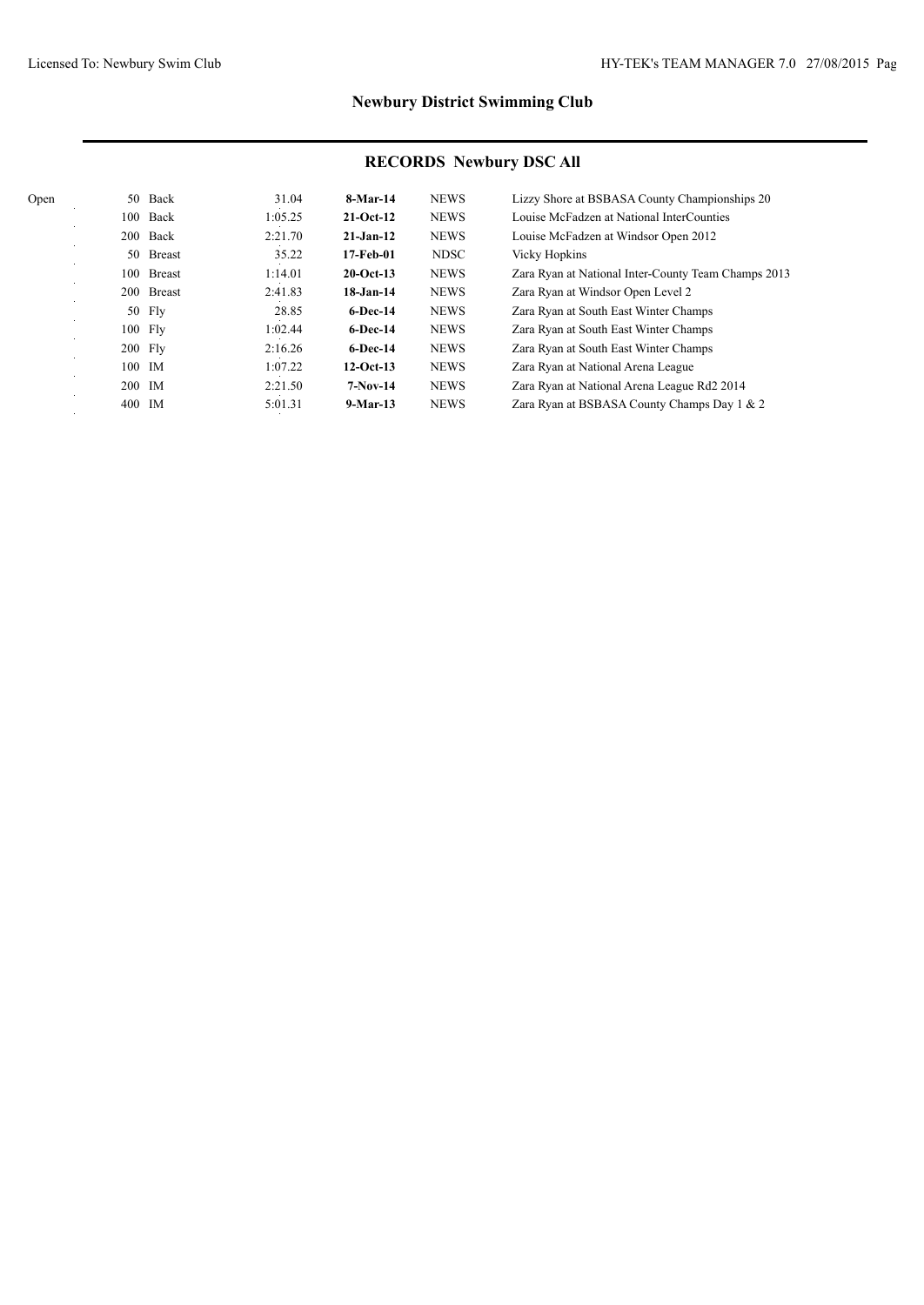# **RECORDS Newbury DSC All**

### **SC Meters-Male**

| 10 & U    |        | 50 Free       | 32.00   | 28-Jun-15       | <b>NEWS</b> | Kaleb Fox-Jones at NDSC Novice and Sprints Gala 2015      |
|-----------|--------|---------------|---------|-----------------|-------------|-----------------------------------------------------------|
|           |        | 100 Free      | 1:06.71 | 19-Dec-04       | <b>NDSC</b> | <b>Charlie Davies</b>                                     |
|           |        | 200 Free      | 2:39.80 | 7-Mar-15        | <b>NEWS</b> | Kaleb Fox-Jones at BSBASA County Champs 2015              |
|           |        | 50 Back       | 35.12   | 28-Jun-15       | <b>NEWS</b> | Kaleb Fox-Jones at NDSC Novice and Sprints Gala 2015      |
|           |        | 100 Back      | 1:23.86 | 18-Jul-09       | <b>NEWS</b> | James McFadzen at Fareham Nomads                          |
|           |        | 200 Back      | 2:52.81 | $7 - Dec-03$    | <b>NDSC</b> | Charlie Davies                                            |
|           |        | 50 Breast     | 41.47   | $16$ -Jul- $11$ | <b>NEWS</b> | Ben Hutchins at Fareham Open                              |
|           |        | 100 Breast    | 1:34.66 | $16$ -Jul- $11$ | <b>NEWS</b> | Ben Hutchins at Fareham Open                              |
|           |        | 200 Breast    | 3:20.75 | 4-Oct-09        | <b>NEWS</b> | James McFadzen at NDSC Club Champs 2009 R1                |
|           |        | 50 Fly        | 36.56   | $28$ -Jun-15    | <b>NEWS</b> | Kaleb Fox-Jones at NDSC Novice and Sprints Gala 2015      |
|           |        | 100 Fly       | 1:26.74 | $15-Jun-13$     | <b>NEWS</b> | Luca Vicaria at Tilehurst Open Meet 2013                  |
|           |        | 200 Fly       | 3:26.72 | 26-May-07       | <b>NDSC</b> | Jafer Shah at Guildford Open Meet 2007                    |
|           |        | 100 IM        | 1:22.67 | $4-Oct-09$      | <b>NEWS</b> | James McFadzen at NDSC Club Champs 2009 R1                |
|           | 200 IM |               | 3:08.06 | 6-Dec-08        | <b>NEWS</b> | Christopher Regan at Guildford City Open Winter Meet 2008 |
| $11 - 11$ |        | 50 Free       | 30.58   | 11-Dec-04       | <b>NDSC</b> | Charlie Davies                                            |
|           |        | 100 Free      | 1:04.78 | <b>7-Dec-02</b> | <b>NDSC</b> | Chris Ferguson                                            |
|           |        | 200 Free      | 2:23.78 | <b>3-Dec-04</b> | <b>NDSC</b> | Charlie Davies                                            |
|           |        | 50 Back       | 34.98   | $17-JuI-10$     | <b>NEWS</b> | James McFadzen at Fareham Nomads Summer Open Meet 2010    |
|           |        | 100 Back      | 1:14.26 | 27-Nov-10       | <b>NEWS</b> | James McFadzen at Guildford City Open Meet November 2010  |
|           |        | 200 Back      | 2:39.21 | 26-Feb-05       | <b>NDSC</b> | Aman Shah at Berks South Bucks County Champs 05           |
|           |        | 50 Breast     | 38.49   | 17-Mar-12       | <b>NEWS</b> | Ben Hutchins at BSBASA County Champs Day 4                |
|           |        | 100 Breast    | 1:25.62 | $13-Nov-10$     | <b>NEWS</b> | James McFadzen at National Arena League R2 2010           |
|           |        | 200 Breast    | 3:02.57 | 27-Nov-10       | <b>NEWS</b> | James McFadzen at Guildford City Open Meet November 2010  |
|           |        | 50 Fly        | 34.87   | $12-Nov-04$     | <b>NDSC</b> | Charlie Davies                                            |
|           |        | 100 Fly       | 1:18.09 | $9-Nov-02$      | <b>NDSC</b> | Chris Ferguson                                            |
|           |        | 200 Fly       | 2:58.86 | $13-Mar-04$     | <b>NDSC</b> | Charlie Davies                                            |
|           |        | 100 IM        | 1:17.32 | 27-Nov-10       | <b>NEWS</b> | James McFadzen at Guildford City Open Meet November 2010  |
|           | 200 IM |               | 2:38.99 | <b>7-Dec-02</b> | <b>NDSC</b> | Chris Ferguson                                            |
| $12 - 12$ |        | 50 Free       | 28.18   | $2$ -Feb-13     | <b>NEWS</b> | Ryan Sitton at TVJL R2                                    |
|           |        | 100 Free      | 59.25   | 5-Dec-03        | <b>NDSC</b> | Chris Ferguson                                            |
|           |        | 200 Free      | 2:13.86 | 27-Jul-03       | <b>NDSC</b> | Chris Ferguson                                            |
|           |        | 50 Back       | 32.69   | 16-Oct-11       | <b>NEWS</b> | James McFadzen at National Inter Counties 2011            |
|           |        | 100 Back      | 1:08.10 | 16-Oct-11       | <b>NEWS</b> | James McFadzen at National Inter Counties 2011            |
|           | 200    | Back          | 2:28.88 | 25-Feb-06       | <b>NDSC</b> | Aman Shah at Berkshire South Bucks County Championships   |
|           |        | 50 Breast     | 35.92   | 7-Jul-13        | <b>NEWS</b> | Ben Hutchins at NDSC Novice and Sprints Gala 2013         |
|           |        | 100 Breast    | 1:17.32 | 9-Mar-13        | <b>NEWS</b> | Ben Hutchins at BSBASA County Champs Day 1 & 2            |
|           |        | 200 Breast    | 2:48.57 | 19-Jan-13       | <b>NEWS</b> | Ben Hutchins at Windsor Level 2 2013                      |
|           |        | 50 Fly        | 32.87   | 30-Jul-01       | <b>NDSC</b> | Mark Harris                                               |
|           |        | 100 Fly       | 1:15.05 | 17-Jun-06       | <b>NDSC</b> | Aman Shah at Newbury Open Meet                            |
|           |        | 200 Fly       | 2:42.53 | 25-Feb-06       | <b>NDSC</b> | Aman Shah at Berkshire South Bucks County Championships   |
|           |        | 100 IM        | 1:12.97 | $23-Mar-13$     | <b>NEWS</b> | Jack R. Tucker at BSBASA County Champs Day 4              |
|           |        | 200 IM        | 2:35.41 | 9-Mar-13        | <b>NEWS</b> | Jack R. Tucker at BSBASA County Champs Day 1 & 2          |
| $13 - 13$ |        | 50 Free       | 26.70   | $23-Mar-14$     | <b>NEWS</b> | Jack R. Tucker at Somerset County Championships           |
|           |        | 100 Free      | 57.77   | 30-Jul-01       | <b>NDSC</b> | Luke Wakefield                                            |
|           |        | 200 Free      | 2:06.72 | 18-Jan-14       | <b>NEWS</b> | Ryan Sitton at Windsor Open Level 2                       |
|           |        | 50 Back       | 29.45   | $1-Dec-12$      | <b>NEWS</b> | James McFadzen at South East Region Winter Champs         |
|           |        | 100 Back      | 1:01.57 | $1-Dec-12$      | <b>NEWS</b> | James McFadzen at South East Region Winter Champs         |
|           |        | 200 Back      | 2:11.99 | $1-Dec-12$      | <b>NEWS</b> | James McFadzen at South East Region Winter Champs         |
|           |        | 50 Breast     | 32.78   | $22-Mar-14$     | <b>NEWS</b> | Ben Hutchins at BSBASA County Championships 20            |
|           | 100    | <b>Breast</b> | 1:10.54 | 22-Mar-14       | <b>NEWS</b> | Ben Hutchins at BSBASA County Championships 20            |
|           |        | 200 Breast    | 2:31.05 | $1-Dec-12$      | <b>NEWS</b> | James McFadzen at South East Region Winter Champs         |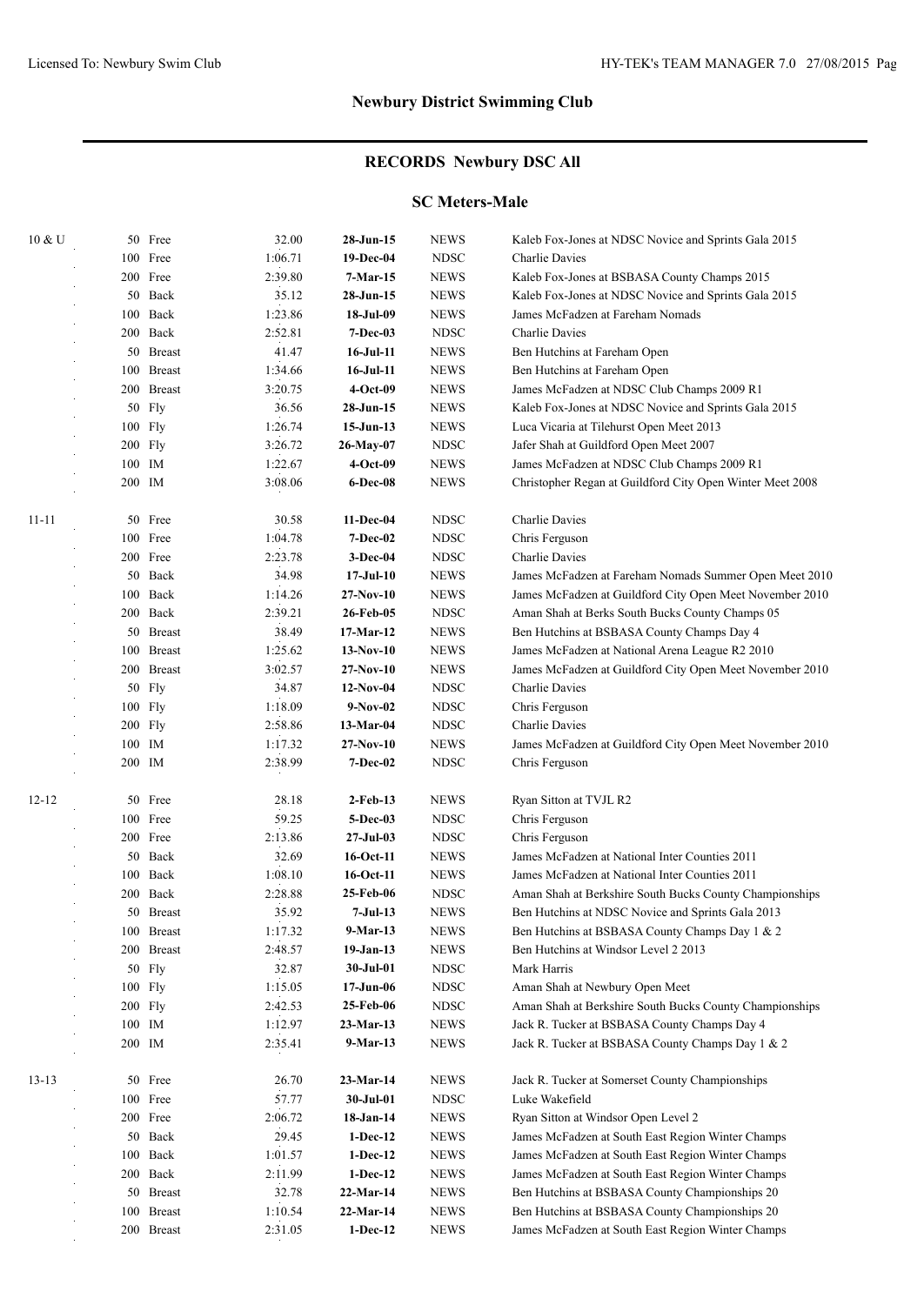| $13 - 13$ |           | 50 Fly     | 30.77   | 23-Mar-14    | <b>NEWS</b> | Jack R. Tucker at Somerset County Championships             |
|-----------|-----------|------------|---------|--------------|-------------|-------------------------------------------------------------|
|           |           | 100 Fly    | 1:06.76 | $10-Nov-12$  | <b>NEWS</b> | James McFadzen at National Arena League Rd 2                |
|           | $200$ Fly |            | 2:28.96 | $22$ -Jun-02 | <b>NDSC</b> | S. Bracey                                                   |
|           | 100 IM    |            | 1:08.88 | $5-Oct-13$   | <b>NEWS</b> | Ryan Sitton at NDSC Club Championships 2013                 |
|           | 200 IM    |            | 2:24.32 | 23-Mar-14    | <b>NEWS</b> | Jack R. Tucker at Somerset County Championships             |
| 14-14     |           | 50 Free    | 26.09   | 14-Dec-13    | <b>NEWS</b> | James McFadzen at National Arena League Final               |
|           |           | 100 Free   | 55.42   | $9-Nov-02$   | <b>NDSC</b> | Luke Wakefield                                              |
|           |           | 200 Free   | 2:02.77 | 23-Nov-02    | <b>NDSC</b> | Luke Wakefield                                              |
|           |           | 50 Back    | 28.09   | $20$ -Oct-13 | <b>NEWS</b> | James McFadzen at National Inter-County Team Champs 2013    |
|           |           | 100 Back   | 58.66   | $20$ -Oct-13 | <b>NEWS</b> | James McFadzen at National Inter-County Team Champs 2013    |
|           |           | 200 Back   | 2:08.12 | $7-Dec-13$   | <b>NEWS</b> | James McFadzen at SER Winter Champs Open/Junior             |
|           |           | 50 Breast  | 32.29   | $7-Dec-13$   | <b>NEWS</b> | James McFadzen at SER Winter Champs Open/Junior             |
|           |           | 100 Breast | 1:09.55 | 7-Mar-15     | <b>NEWS</b> | Ben Hutchins at BSBASA County Champs 2015                   |
|           |           | 200 Breast | 2:25.99 | $7-Dec-13$   | <b>NEWS</b> | James McFadzen at SER Winter Champs Open/Junior             |
|           |           | 50 Fly     | 27.39   | $7-Dec-13$   | <b>NEWS</b> | James McFadzen at SER Winter Champs Open/Junior             |
|           |           | 100 Fly    | 1:01.24 | $7-Dec-13$   | <b>NEWS</b> | James McFadzen at SER Winter Champs Open/Junior             |
|           | 200 Fly   |            | 2:31.12 | 27-Feb-10    | <b>NEWS</b> | Jake Jezzard at B&SB County Champs SC 2010                  |
|           | 100 IM    |            | 1:01.58 | $7-Dec-13$   | <b>NEWS</b> | James McFadzen at SER Winter Champs Open/Junior             |
|           | 200 IM    |            | 2:10.39 | $7-Dec-13$   | <b>NEWS</b> | James McFadzen at SER Winter Champs Open/Junior             |
| $15 - 15$ |           | 50 Free    | 25.63   | $28-Jun-15$  | <b>NEWS</b> | Jack R. Tucker at NDSC Novice and Sprints Gala 2015         |
|           |           | 100 Free   | 54.53   | $23-Nov-03$  | <b>NDSC</b> | Luke Wakefield                                              |
|           |           | 200 Free   | 2:01.22 | 12-Mar-11    | <b>NEWS</b> | Jake Jezzard at BSB County Champs 2011                      |
|           |           | 50 Back    | 28.23   | 22-Mar-14    | <b>NEWS</b> | James McFadzen at BSBASA County Championships 20            |
|           |           | 100 Back   | 59.85   | 22-Mar-14    | <b>NEWS</b> | James McFadzen at BSBASA County Championships 20            |
|           |           | 200 Back   | 2:08.66 | $10-Apr-09$  | <b>NEWS</b> | Aman Shah at Reading Easter Open                            |
|           |           | 50 Breast  | 32.30   | 28-Jun-15    | <b>NEWS</b> | Jack R. Tucker at NDSC Novice and Sprints Gala 2015         |
|           |           | 100 Breast | 1:08.01 | 22-Mar-14    | <b>NEWS</b> | James McFadzen at BSBASA County Championships 20            |
|           |           | 200 Breast | 2:29.85 | 22-Mar-14    | <b>NEWS</b> | James McFadzen at BSBASA County Championships 20            |
|           |           | 50 Fly     | 28.15   | 28-Jun-15    | <b>NEWS</b> | Jack R. Tucker at NDSC Novice and Sprints Gala 2015         |
|           |           | 100 Fly    | 1:02.25 | 18-Jan-14    | <b>NEWS</b> | James McFadzen at Windsor Open Level 2                      |
|           |           | 200 Fly    | 2:22.28 | 14-Apr-06    | <b>NDSC</b> | Daryl Payne at Reading Easter Open 2006                     |
|           | 100 IM    |            | 1:04.00 | $22-Apr-11$  | <b>NEWS</b> | Jake Jezzard at RSC Reading Easter Open Swim Meet 2011      |
|           | 200 IM    |            | 2:12.80 | 18-Jan-14    | <b>NEWS</b> | James McFadzen at Windsor Open Level 2                      |
| 16 & O    |           | 50 Free    | 24.35   | $27-Oct-12$  | <b>NEWS</b> | Fernando Vicaria at ASA National Masters                    |
|           |           | 100 Free   | 53.74   | 22-Mar-14    | <b>NEWS</b> | Jake Jezzard at BSBASA County Championships 20              |
|           |           | 200 Free   | 1:53.90 | 9-Mar-13     | <b>NEWS</b> | Jake Jezzard at BSBASA County Champs Day 1 & 2              |
|           |           | 50 Back    | 26.85   | 7-Jul-13     | <b>NEWS</b> | Jake Jezzard at NDSC Novice and Sprints Gala 2013           |
|           |           | 100 Back   | 57.17   | $17-Nov-13$  | <b>NEWS</b> | Jake Jezzard at NDSC Open Meet 2013                         |
|           |           | 200 Back   | 2:02.77 | $5-Oct-13$   | <b>NEWS</b> | Jake Jezzard at NDSC Club Championships 2013                |
|           |           | 50 Breast  | 31.82   | $23-Oct-09$  | <b>NEWS</b> | David Milburn<br>at asa National Masters Championships 2009 |
|           |           | 100 Breast | 1:08.85 | 13-Dec-08    | <b>NEWS</b> | David Milburn at National League 2008 R3                    |
|           |           | 200 Breast | 2:33.34 | 22-Mar-14    | <b>NEWS</b> | Jake Jezzard at BSBASA County Championships 20              |
|           |           | 50 Fly     | 26.15   | 7-Jul-13     | <b>NEWS</b> | Jake Jezzard at NDSC Novice and Sprints Gala 2013           |
|           |           | 100 Fly    | 58.75   | 8-Dec-12     | <b>NEWS</b> | Jake Jezzard at National Arena League Rd 3                  |
|           |           | 200 Fly    | 2:13.70 | 9-Mar-13     | <b>NEWS</b> | Jake Jezzard at BSBASA County Champs Day 1 & 2              |
|           |           | 100 IM     | 59.41   | $12-Oct-13$  | <b>NEWS</b> | Jake Jezzard at National Arena League                       |
|           | 200 IM    |            | 2:01.23 | 28-May-04    | <b>NDSC</b> | Luke Wakefield                                              |
| Open      |           | 50 Free    | 24.35   | 27-Oct-12    | <b>NEWS</b> | Fernando Vicaria at ASA National Masters                    |
|           |           | 100 Free   | 53.78   | 7-Dec-13     | <b>NEWS</b> | Jake Jezzard at SER Winter Champs Open/Junior               |
|           |           | 200 Free   | 1:53.90 | 9-Mar-13     | <b>NEWS</b> | Jake Jezzard at BSBASA County Champs Day 1 & 2              |
|           |           | 400 Free   | 4:06.56 | 23-Mar-13    | <b>NEWS</b> | Jake Jezzard at BSBASA County Champs Day 4                  |
|           |           | 800 Free   | 8:31.30 | 10-Dec-09    | <b>NEWS</b> | Aman Shah at NDSC Club Champs 2009 R4/R5                    |